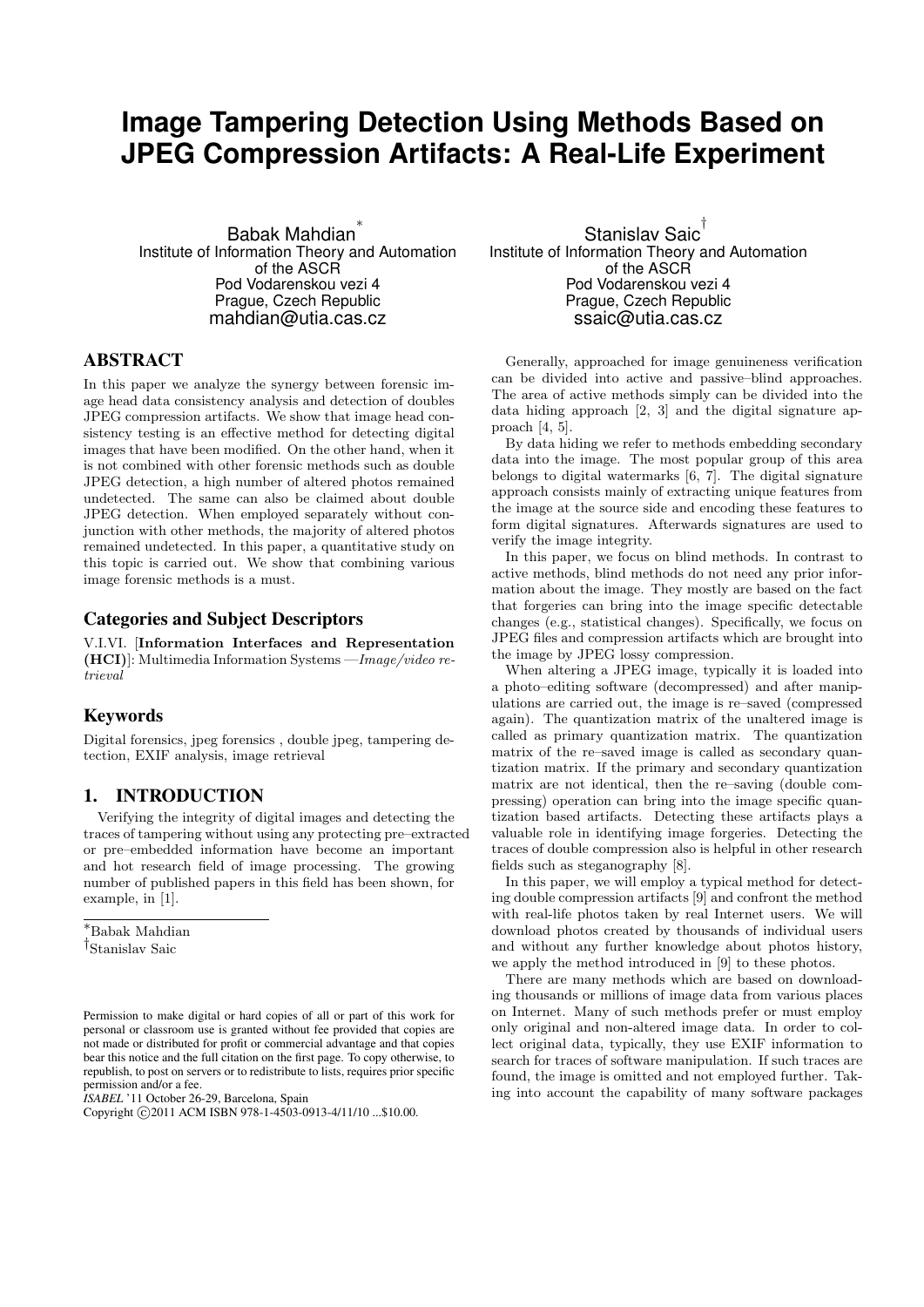to modify the image data without leaving any noticeable traces of modification in EXIF, methods might end up with uncorrect calculations. This can be observed in image retrieval when training classifiers or in image forensics when gathering fingerprints reference data.

It can be interesting to see if double jpeg detection methods can be of value in such areas and if they can help to gather better noise–free and original image data when it is needed. This is the main objective of this paper. Furthermore, we would like to gain an estimate of the rate of altered photos detected by double JPEG algorithms and denoted as original by EXIF based methods and vice versa.

It is important to note that detecting the traces of double compression does not necessarily imply the existence of malicious modifications in the image. Often images are re– compressed due to reduce the image storage size or transmission time. Furthermore, the image could undergo only simple image adjustment operations such as contrast enhancing.

### 2. RELATED WORK

Yi L. Chen and Chiou T. Hsu [10] proposed a quantization noise model to characterize single and doubly compressed images. In [11], Zhigang Fan and Ricardo Queiroz proposed a method determining whether an image has been previously JPEG compressed. If so, compression parameters are estimated. Specifically, a method for the maximum likelihood estimation of JPEG quantization steps was developed. In [12] Hany Farid proposed a method for detecting composites created by JPEG images of different qualities. The method detects whether a part of an image was initially compressed at a lower quality than the rest of the image. Xiaoying Feng and Gwenael Doerr [13] detect double JPEG images by using periodic artifacts of re–quantization and discontinuities in the signal histogram. Jan Lukáš and Jessica Fridrich [14] presented a method for estimation of primary quantization matrix from a double compressed JPEG image. The paper presents three different approaches from which the Neural Network classifier based one is the most effective. Tomáš Pevný and Jessica Fridrich [8] proposed a method based on support vector machine classifiers with feature vectors formed by histograms of low–frequency DCT coefficients. Dongdong Fu et al. [15] proposed a statistical model based on Benford's law for the probability distributions of the first digits of the block–DCT and quantized JPEG coefficients. Weiqi Luo et al. [16] proposed a method for detecting recompressed image blocks based on JPEG blocking artifact characteristics. Babak Mahdian and Stanislav Saic [9] proposed the a method for detection double compressed JPEG images based on histograms properties of DCT coefficients and support vector machines. Ramesh Neelamani et al. [17] proposed a method to estimate the JPEG compression history. Alin C. Popescu [18] proposed a double JPEG Compression technique by examining the histograms of the DCT coefficients. In [19], Zhenhua Qu et al. formulated the shifted double JPEG compression as a noisy convolutive mixing model to identify whether a given JPEG image has been compressed twice with inconsistent block segmentation.

## 3. BASICS OF JPEG COMPRESSION

Typically, the image is first converted from RGB to YCbCr, consisting of one luminance component (Y), and two chrominance components (Cb and Cr). Mostly, the resolution of

the chroma components are reduced, usually by a factor of two. Then, each component is split into adjacent blocks of  $8 \times 8$  pixels. Blocks values are shifted from unsigned to signed integers. Each block of each of the Y, Cb, and Cr components undergoes a discrete cosine transform (DCT). Let  $f(x, y)$  denotes a  $8 \times 8$  block. Its DCT is:

$$
F(u, v) = \frac{1}{4}C(u)C(v)
$$
  

$$
\sum_{x=0}^{7} \sum_{y=0}^{7} f(x, y) \cos \frac{(2x+1)u\pi}{16} \cos \frac{(2y+1)v\pi}{16},
$$
 (1)

where

$$
(u, v \in \{0 \cdots 7\});
$$
  
\n
$$
C(u), C(v) = 1/\sqrt{2} \quad \text{for} \quad u, v = 0;
$$
  
\n
$$
C(u), C(v) = 1 \qquad \text{otherwise.}
$$
\n(2)

In the next step, all 64  $F(u, v)$  coefficients are quantized. Then, the resulting data for all blocks is entropy compressed typically using a variant of Huffman encoding.

The quantization step is performed in conjunction with a 64–element quantization matrix,  $Q(u, v)$ . Quantization is a many–to–one mapping. Thus it is a lossy operation. Quantization is defined as division of each DCT coefficient by its corresponding quantizer step size defined in the quantization matrix, followed by rounding to the nearest integer:

$$
F^{Q}(u,v) = round(\frac{F(u,v)}{Q(u,v)}), \quad u, v \in \{0 \cdots 7\}
$$
 (3)

Generally, the JPEG quantization matrix is designed by taking the visual response to luminance variations into account, as a small variation in intensity is more visible in low spatial frequency regions high spatial frequency regions.

The JPEG decompression works in the opposite order: entropy decoding followed by dequantization step and inverse discrete cosine transform.

# 4. DOUBLE JPEG QUANTIZATION AND ITS EFFECT ON DCT COEFFICIENTS

By double JPEG compression we understand the repeated compression of the image with different quantization matrices  $Q_{\alpha}$  (primary quantization matrix) and  $Q_{\beta}$  (secondary quantization matrix). The DCT coefficient  $F(u, v)$  is said to be double quantized if  $Q_{\alpha}(u, v) \neq Q_{\beta}(u, v)$ . The double quantization is given by:

$$
F^{Q^{\beta}}(u,v) = round(\frac{F^{Q^{\alpha}}(u,v)Q^{\alpha}(u,v)}{Q^{\beta}(u,v)})
$$
\n(4)

To illustrate the effect of double quantization, consider a set of random values in the range of  $(-50, 50)$  drawn from a normal zero–mean distribution (see Figure 1(a)). Figure 1 (b) shows the distribution after being quantized with quantization step  $Q^{\alpha} = 3$ . Figure 1(c) shows the same distribution after being double quantized with quantization steps  $Q^{\alpha} = 3$  and  $Q^{\beta} = 3$ . In other words, Figure 1 (c) was generated by quantization of the distribution by quantization step  $Q^{\alpha} = 3$ . Then obtained values were de–quantized using  $Q^{\alpha} = 3$  (so, now each value of the distribution is a multiple of the 3). In the end, values were quantized again using the quantization step  $Q^{\alpha} = 2$ . Apparently, the distribution of the doubly quantized values contains periodic empty bins.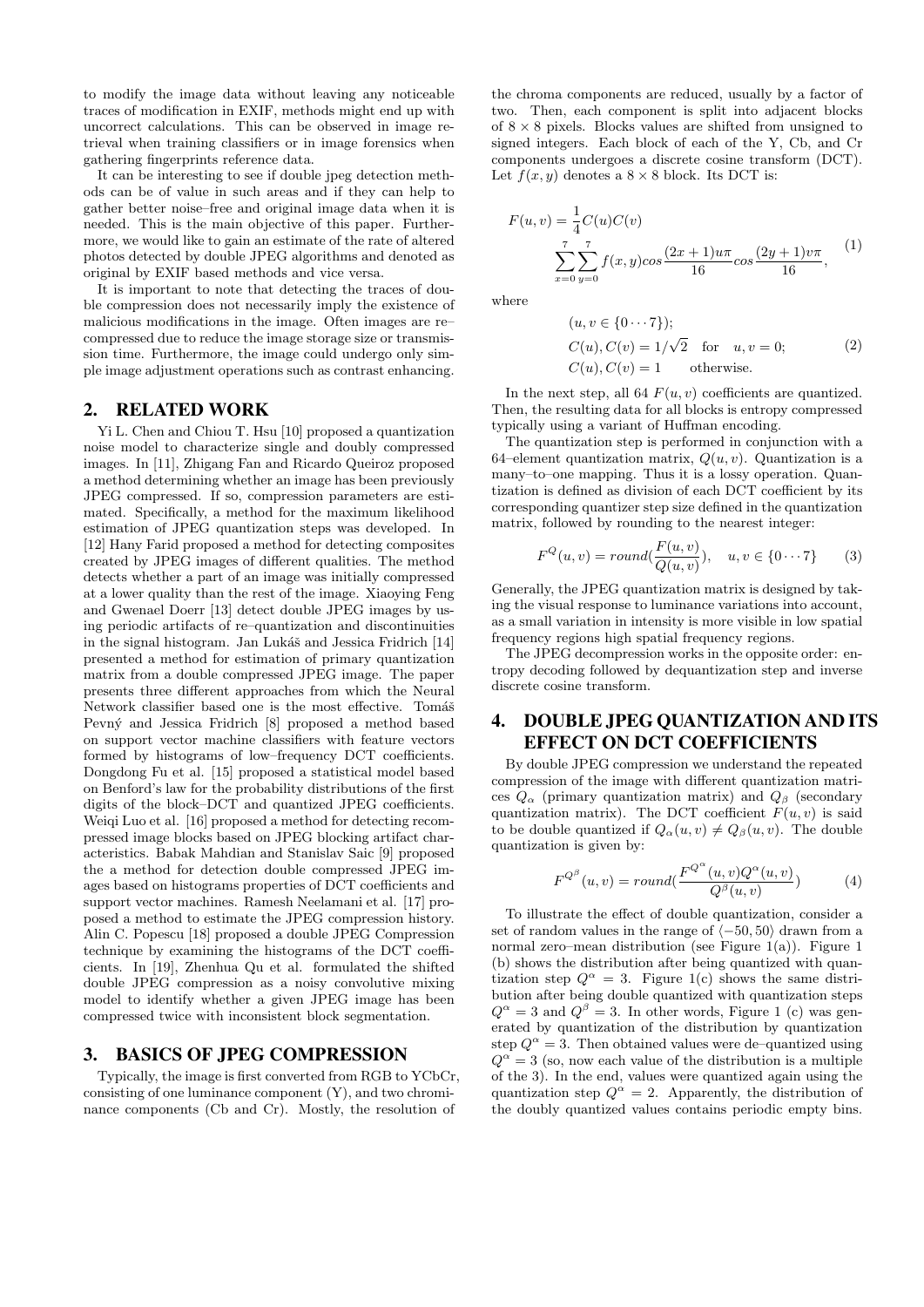This is caused by the fact that in the second quantization values of the distribution are re–distributed into more bins than in the first quantization.

Generally, the double quantization process brings detectable artifacts like periodic zeros and double peaks. The double quantization effect has been studied in detail, for example, [14].



Figure 1: Shown are: (a) the histogram of a non– quantized random values drawn from a zero–mean normal distribution; (b) histogram of the quantized (a) with quantization step  $Q^{\alpha} = 3$ ; (c) histogram of the double–quantized (a) with quantization steps  $Q^{\alpha} = 3$  and  $Q^{\beta} = 2$ .

# 5. DETECTING DOUBLE JPEG QUANTI-ZATION ARTIFACTS

Last section briefly described the effect of double quantization. As afore mentioned, in this paper, we employ the method introduced in [9]. The method uses the fact that the histograms of DCT coefficients of a double compressed image contain specific periodic artifacts detectable in the frequency space.

When having a double compressed JPEG image, typically the output of the method applied to the DC component contains a specific clear peak (for example, see Figure 2 (c)). Otherwise, there is no strong peak in the spectrum (Figure 2 (b)). When the method is applied to a singe-quantized AC component, the spectrum has a decaying trend (Figure 2 (e)). Otherwise, in some parts, the spectrum has a local ascending trend (Figure 2 (g)).

As pointed out in [9], the method computes the magnitudes of FFT of the histograms of the DCT coefficients corresponding to low frequencies. Specifically, the following DCT frequencies are employed:  $(0,0)$ ,  $(1,0)$ ,  $(2,0)$ ,  $(3,0)$ ,  $(0, 1), (1, 1), (2, 1), (0, 2), (1, 2)$  and  $(0, 3)$ . Because of the problem with insufficient statistics for high–frequency DCT coefficients (high frequency DCT coefficients are often quantized to zeros), other frequencies are not considered. Only the first half of the spectrum is considered. We denote the result of this part by  $|H_1|\cdots|H_{10}|$ , where  $|H_1|$  corresponds to DC component and  $|H_i|$ ,  $i = 2 \cdots 10$ , correspond to AC components.  $|H_i|$  are normalized to have a unit length.

Moreover, before computing the FFT, the margin parts of the histograms are eliminated and not employed for further analysis. The reason is that often images being poor in terms of colors (like scanned documents) and histograms not possible to well approximate by a Gaussian or Laplacian have often a non-typical behavior in the margin parts of leading to false positives.

Only the luminance channel is employed to detect the double JPEG compression artifacts. The reason is that the two chrominance channels of a JPEG compressed image are typically down–sampled by a factor of two or four, and quantized using larger quantization steps. Thus, the histograms



Figure 2: In (a) the test image is shown. (b) and (e) show the magnitudes of Fourier transform of the zero–mean histograms of DCT coefficients corresponding to frequencies  $(0, 0)$  and  $(1, 1)$  obtained from a single compressed version of (a). Here the image was saved by quality factor 85. (c) and (f) show the same for the double compressed version of (a). Here the image was saved by quality factor 85 followed by quality factor 75. (d) and  $(g)$  show the same for double compressed version of (a) with quality factor 85 followed by quality factor 80.

obtaining from these components contain only little information valuable for detecting the presence of double compression.

As mentioned previously, typically,  $|H_2| \cdots |H_{10}|$  have a decaying trend. To be able to effectively compare and analyze different histograms, this trend is removed. Method in [9] employed a simple local minimum subtraction operation resulting in removing the decaying trend and preserving local peaks. First,  $|H_i|$ ,  $i = 2 \cdots 10$ , are de–noised using an averaging filter. Then, from each frequency  $f$  of  $|H_i|(f), i = 2 \cdots 10$ , the minimum value of its neighbor frequencies is subtracted. Only the neighbor frequencies in direction to the DC component are considered. More formally,

$$
|\tilde{H}_i|(f) = |H_i|(f) - M_i(f),\tag{5}
$$

where  $M_i(f)$  is the minimum value of  $\{|H_i|(f) \cdots |H_i|(f$ n)}, where  $n \in \mathcal{N}_0$  denotes the length of the minimum filter.

Since the histograms of DCT coefficients undergone quantization with a quantization step  $Q_1(u, v)$  differ from histograms of DCT coefficients undergone quantization with a step  $Q_2(u, v)$  (where  $Q_1(u, v) \neq Q_2(u, v)$ ), the size of the minimum filter  $n$  has a different value for different quantization steps. The value  $n$  is determined in the training process regarding to the desired detection accuracy and false positives rates.

Before going on, it is important to note that not all combinations of  $Q_{\alpha}(u, v)$  and  $Q_{\beta}(u, v)$  brings into the DCT histograms double quantization artifacts. If  $\frac{Q_\beta(u,v)}{Q_\alpha(u,v)}$  is an integer value, the specific double quantization artifacts are not introduced into the histograms of DCT coefficients corresponding to frequency  $(u, v)$ .

So far, we got  $|H_i|$ , where  $i = 1 \cdots 10$ . The quantization step  $Q(u, v)$  corresponding to  $|\widetilde{H}_i|$  can be determined directly from the quantization table in the JPEG file header. We use this fact and construct one separate classifier for each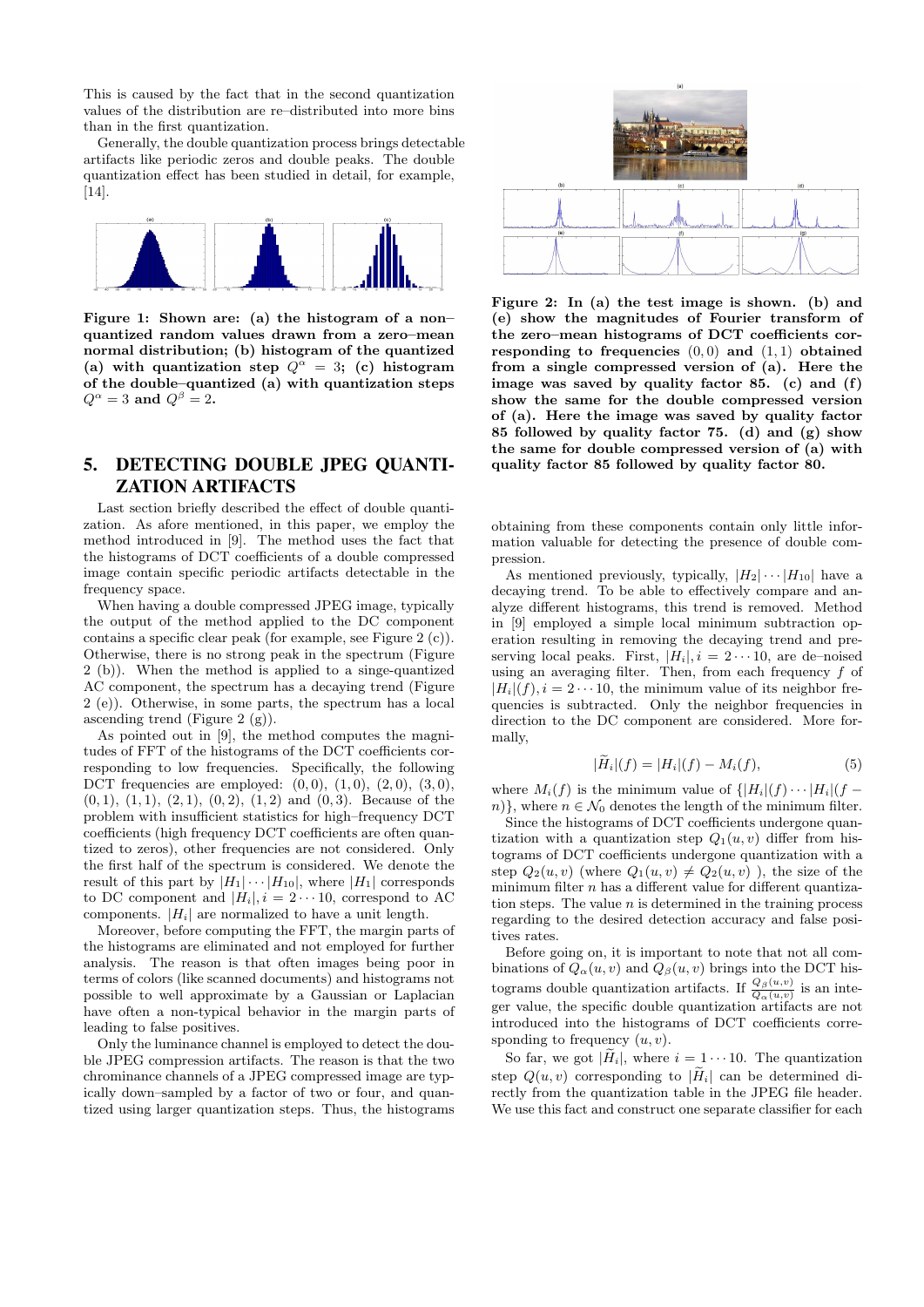quantization step of interest The classifier distinguishes between two classes: single compressed and double compressed  $|\tilde{H}|$ . When classifying  $|\tilde{H}_i|$ , the corresponding classifier is used (the value of  $Q(u, v)$  determines the classifier).

Let us assume that we want to build the classifier for a quantization step q, where  $q \in \mathcal{N}$ . Let us assume that  $P_q$ contains normalized positions of peaks in  $|\tilde{H}|$  corresponding to double quantization. Please note that  $P_q$  can easily be generated by computing  $|\tilde{H}|$  of a random signal having a uniform distribution and being double quantized with step q and primary step  $q_{\alpha}$ , where  $q_{\alpha} = 1 \cdots n$ ,  $q \neq q_{\alpha}$ .

The feature vector,  $v_i$ , corresponding to  $|\widetilde{H}_i|$ , is constructed by taking the values of  $|\tilde{H}_i|$  in peak positions.

Our training set is consisted of 2000 uncompressed lab images (different kinds of images with narrow, wide, typical, untypical intensity histograms). Half of the images is employed for the training purposes and the second half for testing purposes.

In order to train classifier for quantization step  $q$ , we need both single quantized DCT coefficients (with quantization step  $q$ ) and DCT coefficients double quantized with the secondary quantization step  $q$ . To obtain single quantized coefficients, 1000 uncompressed images where compressed using the quantization step  $q$ . To obtain double–compressed feature vectors, non-compressed images were first JPEG compressed using the quantization step  $q_{\alpha}$  and the re–compressed using q. Only  $q_{\alpha}$  which brings detectable peaks into  $|\tilde{H}|$  were employed. Only DCT coefficients corresponding to DC component and AC component  $(1, 0)$  were used for the training purposes.

Our classifiers are soft–margin support vector machines (SVM) with the the Gaussian kernel  $k(x, y) = exp(-\gamma ||x - y||)$  $|y||^2$ ). The false positive rate was controlled to be 1 percent. In our experiments we trained classifiers for quantization steps  $1 \cdots 25$ .

To test the method, 1000 images were compressed resulting in single JPEG compressed images (using quality factor  $Q_{\alpha}$  and JPEG standard quantization matrix). Then each single compressed image was re–compressed using a quality factor  $Q_\beta$ , resulting in a double JPEG compressed image. Detection accuracies of the classifier are reported in Table 1.

Table 1: Detection accuracy [%] as a function of different JPEG compression factors.

| $\setminus Q_\alpha$<br>$Q_{\beta}$ | 60  | 65  | 70      | 75  | 80  | 85  | 90  | 95 |
|-------------------------------------|-----|-----|---------|-----|-----|-----|-----|----|
| 60                                  |     | 98  | 98      | 93  | 69  | 97  | 69  | 27 |
| 65                                  | 96  |     | 93      | 98  | 62  | 92  | 35  | 35 |
| 70                                  | 100 | 86  |         | 98  | 95  | 71  | 44  |    |
| 75                                  | 100 | 100 | 98      |     | 95  | 95  | 81  | 2  |
| 80                                  | 100 | 100 | $100\,$ | 100 |     | 95  | 93  |    |
| 85                                  | 100 | 100 | 100     | 100 | 100 |     | 96  | 95 |
| 90                                  | 100 | 100 | 100     | 100 | 100 | 100 |     | 99 |
| 95                                  | 100 | 100 | $100\,$ | 100 | 100 | 100 | 100 |    |

As is apparent from Table 1, the detection accuracies are higher for  $Q_\beta > Q_\alpha$ . When  $Q_\beta < Q_\alpha$ , generally, the DCT coefficient histograms have a shorter support. Furthermore, the introduced periodic properties have a larger period (due to the fact that  $Q_{\beta}(u, v) > Q_{\alpha}(u, v)$ ). In some cases (for example,  $Q_{\alpha} = 95$  and  $Q_{\beta} = 70$ ), the detection accuracy is almost zero. This is because the fact that  $\frac{Q_\beta(u,v)}{Q_\alpha(u,v)}$  is an

integer value for employed DCT frequencies.

Generally, the content of the image also has an important impact on detecting the traces of double JPEG. Images containing heavy textures or images containing large uniform regions have different properties in their histograms of DCT coefficients comparing to natural images. Unfortunately, we do not have available the test set used in [18] allowing a direct comparison.

## 6. FLICKR EXPERIMENT

In order to carry out the main experiment of this paper, we needed to download and collect a large number of digital images. Keeping at disposition a variety of popular photo– sharing servers from which photos can by downloaded, we have opted for Flickr, one of the most popular photo sharing sites. We randomly selected 100.000 Flickr users and downloaded one photo per user resulting in 100.000 photos.

First we analyzed the quality factor of JPEG images and divided photos into three quality factor groups (see Table 2). JPEG quality factor has been estimated using quantization tables of JPEG files. After that, all photos have been divided into two further groups: original and modified photos. This has been done using EXIF examination. Whenever any traces of software manipulation has been found in the EXIF data, the photo has been denoted as modified. We employed typical ways of EXIF examination like searching for a software tag or inconsistencies original and modification dates, etc.

The population of different quality factors associated with original and modified images in our set is shown in Table 2 as well. The method described in the previous section has been applied to all EXIF denoted original and modified images. Results of detected JPEG images having traces of double compression are shown in the same table. For example, the last columns in Table 2 says that 1% of images in our image set have been denoted as original and 4% as modified based on EXIF examination. 7% of those 1% denoted as original by EXIF have been found to be altered by applying the double compression detection method to them. The last cell says that 27% of those 4% denoted as modified by EXIF also have been found to be altered using the method detecting double compression artifacts.

Table 2: Population of different JPEG qualities in our test set and corresponding rate of detected altered images using EXIF analysis and double JPEG test. For example, first cell in the first row shows that 37% of JPEG images of quality factor of 85% - 100% in our set were denoted as original by EXIF test. In the same time, 12% of those 37% have been found being double JPEG compressed (altered) by using the double JPEG detection method.

| $\mid Type \setminus QF$                                           | $85\% - 100\%$ | $70\% - 84\%$   | $55\%-69\%$     |
|--------------------------------------------------------------------|----------------|-----------------|-----------------|
| EXIF Original    [37%] (12%)                                       |                | $ 8\% $ $(9\%)$ | $\vert$ 1% (7%) |
| EXIF Modified $   36\%   (17\%)   [14\%   (26\%)   [4\%   (27\%)]$ |                |                 |                 |

All experiments have been done in Matlab. In order to simply and effectively read JPEG head data and DCT coefficients, we employed a free and easy to use library provided by VerifEyed<sup>TM</sup> (can be downloaded from www.verifeyed.com).

# 7. DISCUSSION